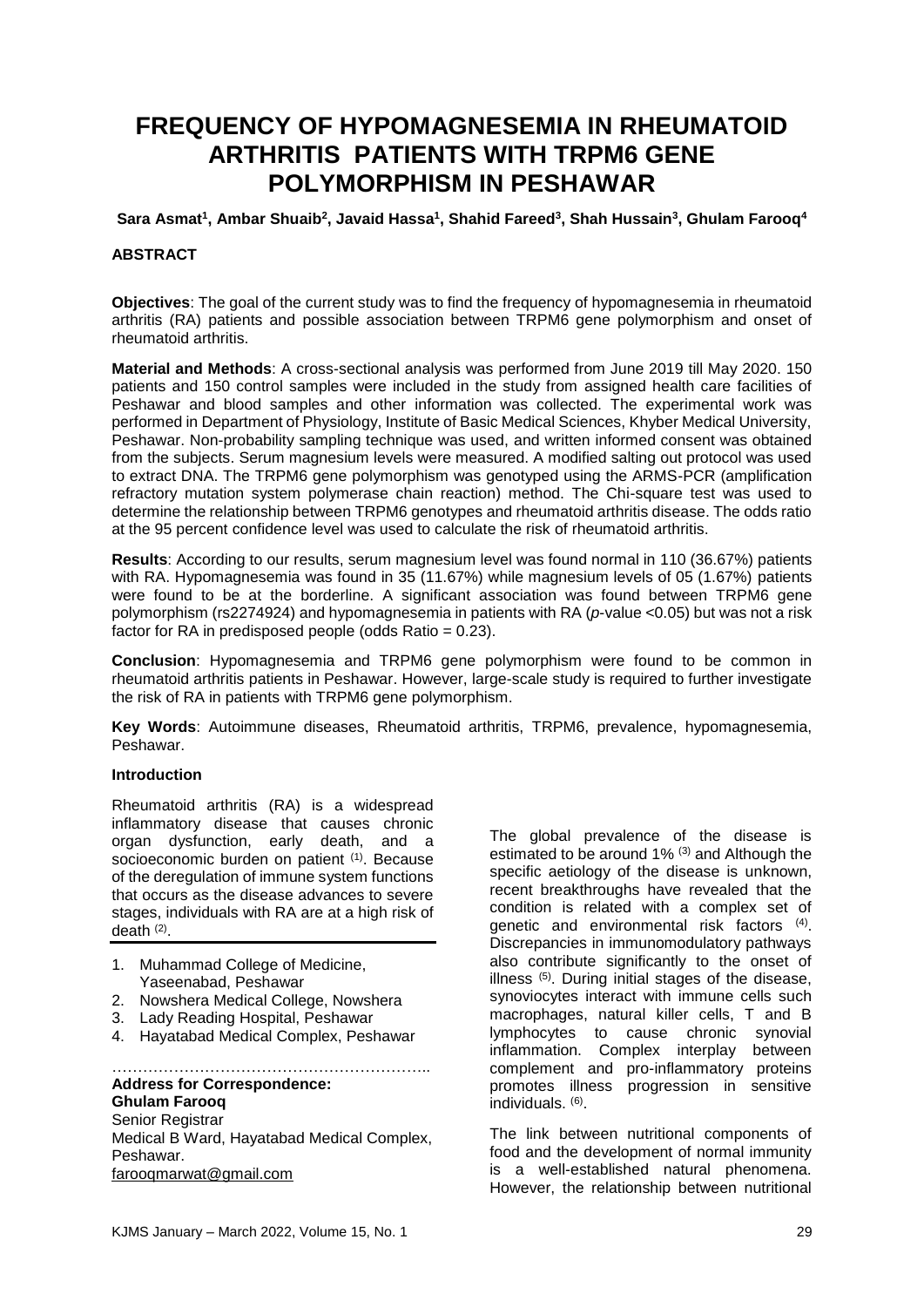deficits in the body and autoimmune immunomodulation is a relatively new notion (7). Fernandes et al. demonstrated the relationship between nutrients and immune system performance for the first time in 1976 (8). According to Hayashi et al., patients with RA had a decreased intake of fish oil and other unsaturated fatty acids, but an appropriate diet of omega-3 and other monounsaturated fatty acids can assist to minimise joint inflammation and other disease activities (9) . Zinc also play a critical role in the development of the immune system. Paola et al. revealed that zinc deficiency increases cytokine and other proinflammatory protein synthesis, resulting in persistent joint inflammation (10) . Selenium is a naturally occurring trace element that has been proven to have antioxidant activity against reactive oxygen species. It also participate in the regulation of appropriate immunological responses. Angelica et al. reported that a selenium-rich diet aided in the treatment of many inflammatory disorders in animal models via modifying immune system functions (11) .

After sodium, potassium, and calcium, magnesium is the fourth most common micronutrient in our bodies (12) . The recommended daily allowance of magnesium for an adult person is 360-400mg per day, which is entirely obtained from food <sup>(13)</sup>. Normal serum magnesium values are maintained via three mechanisms: intestine absorption, bone storage, and renal excretion. When there is a magnesium deficiency, Mg from bones is released to maintain steady serum levels <sup>(14)</sup>. Magnesium plays an important role in a variety of metabolic and cellular activities. Magnesium is a cofactor for roughly 300 enzymes involved in the metabolism of key macromolecules such carbohydrates, proteins, and lipids  $(15)$ Similarly, magnesium is an essential mineral that plays an important role in the regulation of normal immune responses in inflammatory conditions (16) . About 80-90% of dietary Mg is absorbed in small intestine through paracellular passive mechanism while small amount is transported in blood through Transient Receptor Potential Channel Melastatin member 6 and 7 (TRPM6 and TRPM7) (17). The main cause of hypomagnesemia related to gastrointestinal absorption is due to acute or chronic diarrhea rather than vomiting since the concentration of magnesium in lower GI tract secretion is higher than secretion of upper GI tract secretions (18). Similarly, the use of some drugs, such as omeprazole for more than one year, may also reduce the absorptions of magnesium from GI tract by inhibition of TRPM6 and TRPM7 magnesium channels <sup>(19)</sup>. Besides this, genetic mutations in TRPM6 gene

results in malfunctioning of TRPM6 channels, leads to hypomagnesemia with secondary hypocalcemia (HSH) while downregulation of TRPM7 intestinal channel results in increased magnesium influx in colon cells (20). Research studies have shown that hypomagnesaemia in turn increases the risk of onset of proinflammatory mediators such as IL-1, IL-6, TNF-alpha and histamine  $(21, 22)$ . The objective of current study was to determine the frequency of hypomagnesemia in patients with RA and to find association between the TRPM6 gene polymorphism leading to onset of rheumatoid arthritis.

# **MATERIAL AND METHODS**

This cross-sectional analysis for determination of frequency of hypomagnesemia and TRPM6 gene polymorphism in patients with RA was performed at Institute of Basic Medical Sciences, Khyber Medical University, Peshawar, while samples were collected from OPDs of Department of Medicine, Lady Reading Hospital (LRH), Hayatabad Medical Complex and Khyber Teaching Hospital, Peshawar from June 2019 to May 2020. Gender and ages of cases and control samples were statistically compared. Informed consent for participation in the study either directly from patient or indirectly from his or her guardian was obtained. The study was approved by the ethical committee of KMU (Reference number: DIR/KMU-EB/PG/000822). A total of 300 subjects i.e., 150 diagnosed patients with RA (54 females and 96 males) and 150 healthy control subjects (80 females and 70 males) were included in the current study. Nonprobability sampling technique was used while selecting the patients. The sample size was calculated according to the World Health Organization formula for sample size calculation taking 06% margin of error and with confidence interval of 95% (23). Patients were enrolled in the study based on pre-set inclusion and exclusion criteria i.e., diagnosed patients with RA of either gender were included in the study while the patients with other bone diseases were excluded from the study. Blood samples and other information were collected from already diagnosed patients with RA. 3cc blood was withdrawn by venipuncture and transferred to EDTA coated vacutainers and kept at -4°C. The collected blood samples were transported immediately to the assigned laboratory, applying standard protocols for blood sample transportation. Serum magnesium levels were measured using Diestro® Electrolyte Analyzer Machine according to the guidelines of the manufacturer and magnesium level of 1.8-2.5 mg/dL was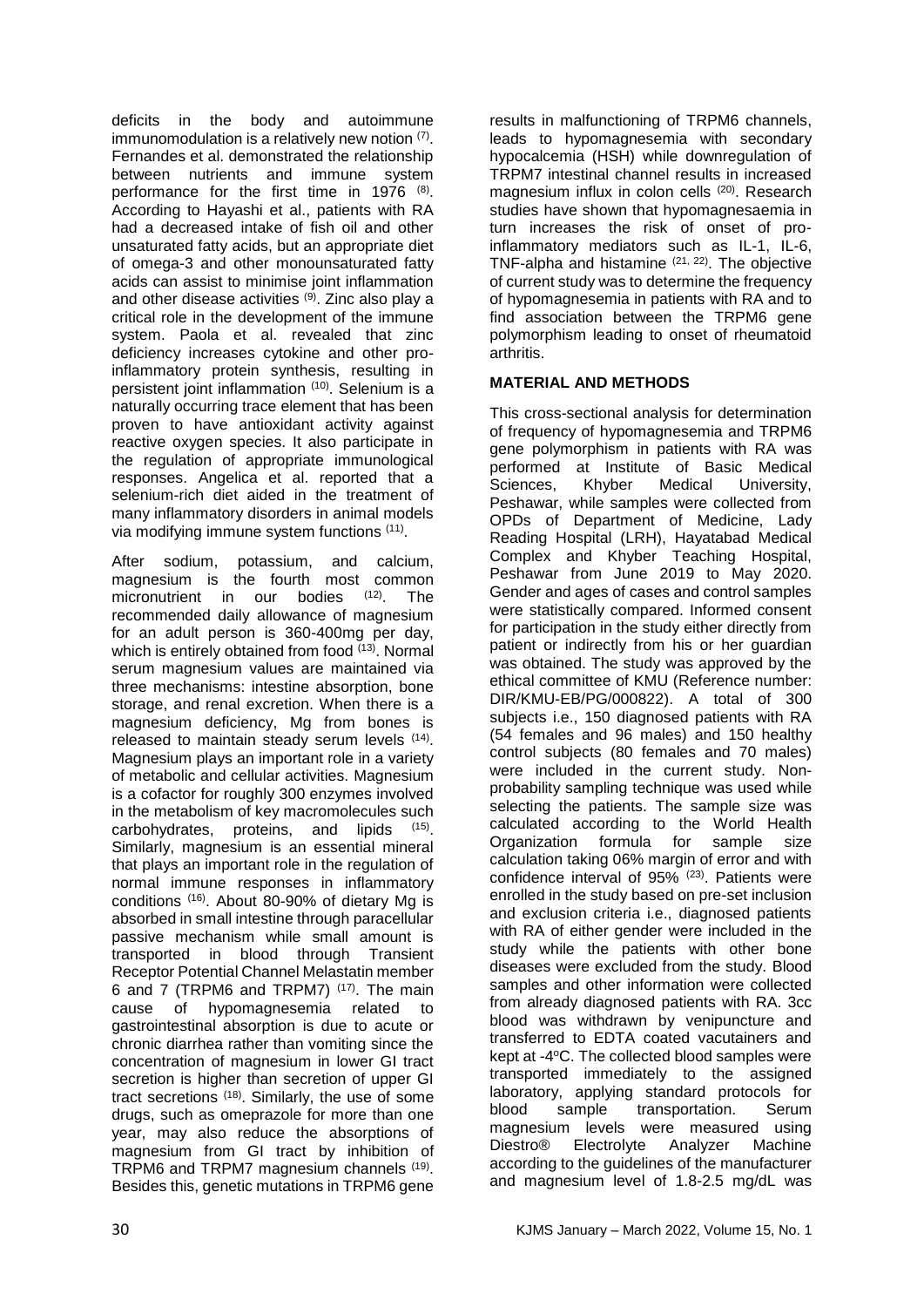taken as normal while serum magnesium level in between 1.65-1.75mg/dL was taken as borderline and the values below this range were considered as hypomagnesemia. After that, DNA was extracted from whole blood by using modified salting out protocol (24) and was kept at -20°C. For analysis of specific TRPM6 SNP (rs2274924), specific primers were designed. The PCR conditions were set as follows: 35 cycles of 60 seconds' denaturation at 95ºC, 30 seconds annealing at 59ºC and 60 seconds' extension at 72ºC. The amplification products were analyzed by loading 10ul of PCR product on 1.5% agarose gel along with 1µl of 6X loading dye and 1kb DNA ladder was used for size discrimination. The results were then visualized under ultraviolet (UV) transilluminator. The data was primarily recorded on a Microsoft Excel Spreadsheet. Age and gender-wise stratification were also performed. SPSS V.20 was used for statistical analysis and chi-square test was performed for finding association between alleles and genotypes. Odds ratio (ORs) was calculated with 95% confidence interval (CI).

# **RESULTS**

The mean age of the study population was  $50.60 \pm 13.01$  years. The study included 212 (70.66%) female while 88 (29.34%) male subjects. In control samples, the serum magnesium level was found normal in 110 (36.67%), hypomagnesemia was found in 35

(11.67%) while magnesium levels of 05 (1.67%) subjects were found to be at borderline. Similarly, in cases, the serum magnesium level was found normal in 20 (6.67%), hypomagnesemia was found in 96 (32%) while 34 (11.34%) patients had serum magnesium levels were found at borderline.

The study samples were then studied for determination of TRPM6 SNP (rs2274924) through Polmerase Chain Reaction (PCR) technique (**Fig 1**). The The chi-square (x2) test revealed a significant association between the SNP and RA  $(\rho$ -value = 0.042). We calculated the odds ratio (OR) between cases and controls to see if this significant association is a risk factor for disease onset. Our study SNP was associated with RA, but not a risk factor for onset. **Table 1** summarises the calculated odds ratio (OR) of 0.23. Our findings suggest that the SNP rs3750424 is not a risk factor for early onset RA symptoms in the Peshawar, KPK, and surrounding areas.



**Fig.1**: PCR amplification of TRPM6 gene. (Right to Left) Lane 1: DNA gene ruler ladder. Lane 2: AA, Lane 3: GG, Lane 4: AG. PCR product size of 510 bp for Allele specific,762bp for Control.

|                  |               |                | <b>Genotype Frequency</b> |     |    |                         |                         |
|------------------|---------------|----------------|---------------------------|-----|----|-------------------------|-------------------------|
| SNP <sup>1</sup> | <b>Sample</b> | n <sup>2</sup> | Genotype                  |     |    | $p$ -value <sup>3</sup> | OR (95%CI) <sup>4</sup> |
|                  | type          |                |                           |     |    |                         |                         |
|                  |               |                | AA                        | A/G | GG | 0.042                   | 0.23                    |
|                  | Cases         | 150            | 34                        | 85  | 31 |                         | $(0.34 - 0.18)$         |
|                  | Controls      | 150            | 76                        | 24  | 50 |                         |                         |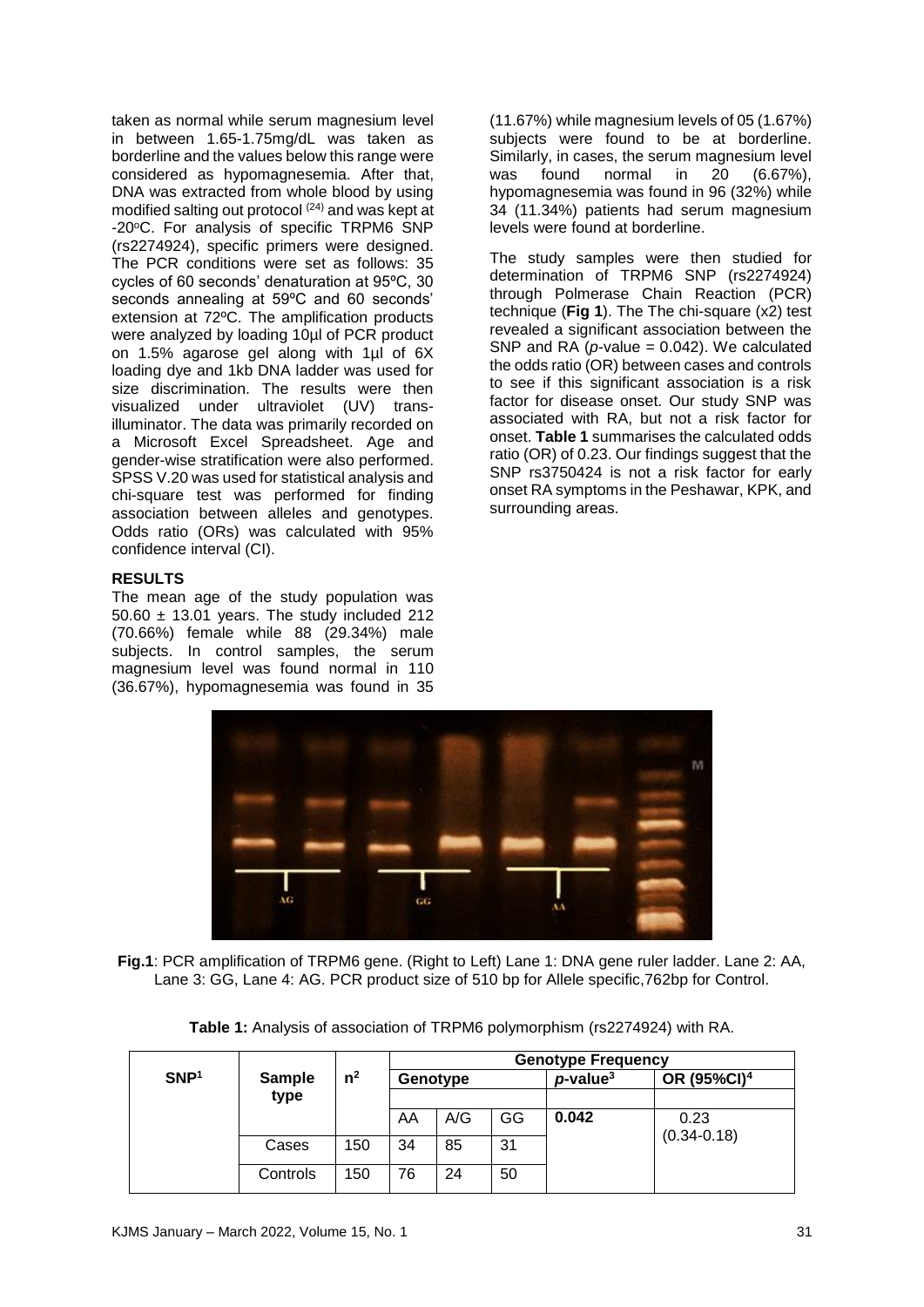# **Discussion**

Even though magnesium is the second most prevalent intracellular and fourth most abundant extracellular cation after sodium, potassium, and calcium, it receives little medical attention. Because hypomagnesemia has milder symptoms than other electrolyte deficiencies, it is often misdiagnosed. Symptoms appear when serum magnesium levels are critically low (25) . Although the exact role of magnesium shortage in inflammatory reactions is uncertain, numerous pathways have been hypothesised.

Chavan et al. discovered hypomagnesemia in patients with rheumatoid arthritis when compared to healthy controls, demonstrating that a decrease in serum magnesium level is substantially connected with the onset of rheumatoid arthritis (*p*-value =  $<$  0.01) <sup>(26)</sup>. According to Song *et al*., genetic mutations in the TRPM6 gene may result in diabetes mellitus in susceptible women whose diet lacks magnesium (27) . In current study, we also found decrease in serum magnesium levels in 32% patients suffering from RA while 11.34% patients with RA had serum magnesium level at borderline. Furthermore, 33.33% of patients with RA had normal serum magnesium levels. Our results were found to be related to a metanalysis on the prevalence of RA around the globe  $(28)$ .

Genetic polymorphisms in the TRPM6 and TRPM7 genes, which regulate the magnesium transport channels in the intestine, may be involved in the onset of RA disease. When these transport channels malfunction, dietary magnesium absorption suffers. According to various studies, hypomagnesemia can cause the onset of pro-inflammatory responses that enhance the process of inflammation, particularly in rheumatoid arthritis patients who are predisposed to it <sup>(29)</sup>. In our study, we found that the most reported single nucleotide polymorphism (SNP) in TRPM6 gene i.e., rs2274924, is significantly associated with RA is susceptible patients (*p-*value = 0.042). On the other hand, at the same time, hypomagnesemia was not found to be a risk factor for the onset of rheumatoid arthritis disease in susceptible patients  $(OR = 0.23)$ . As previously no such study has been conducted for determination of association between serum magnesium level and RA, our findings are first in this regard. However, our results can be indirectly correlated with the previous study performed by Weglicki et al. according to which hypomagnesemia leads to increased serum CRP levels in adult patients of metabolic syndrome (30).

# **Conclusion**

Hypomagnesemia was seen in patients suffering from rheumatoid arthritis and a significant association was found between TRPM6 gene polymorphism and rheumatoid arthritis, but due to limited population size, it is very early to derive a conclusive statement on the involvement of hypomagnesemia in the onset of rheumatoid arthritis.

# **Authors Contribution**

Sara Asmat (SA): Manuscript writing

Ambar Shoaib (AS): Sample collection and manuscript writing

Javaid Hassan (JH): Sample collection and laboratory work

Shahid Fareed (SF): Laboratory work and manuscript writing

Shah Hussain (SH): Results compilation and statistical analysis

Ghulam Farooq (GF): Data analysis and manuscript compilation.

# **Acknowledgements**

The author thanks all the patients who participated in this study and the staff members of the Department of Medicine, Lady Reading Hospital Peshawar, Khyber Teaching Hospital and Hayatabad Medical Complex Peshawar, for helping in the collection of patient's blood samples and like to be thankful for staff personals at Institute of Basic Medical Sciences, Khyber Medical University, Peshawar for technical support during the study.

# **Funding**

This research did not receive any specific grant from funding agencies in the public, commercial, or not-for-profit sectors.

# **References**

1. McInnes IB, Schett G. The pathogenesis of rheumatoid arthritis. New England Journal of Medicine. 2011;365(23):2205-19.

2. Solomon DH, Love TJ, Canning C, Schneeweiss S. Risk of diabetes among patients with rheumatoid arthritis, psoriatic arthritis and psoriasis. Annals of the rheumatic diseases. 2010;69(12):2114-7.

3. Gibofsky A. Overview of epidemiology, pathophysiology, and diagnosis of rheumatoid arthritis. The American journal of managed care. 2012;18(13 Suppl):S295.

4. Widdifield J, Paterson JM, Huang A, Bernatsky S. Causes of death in rheumatoid arthritis: How do they compare to the general